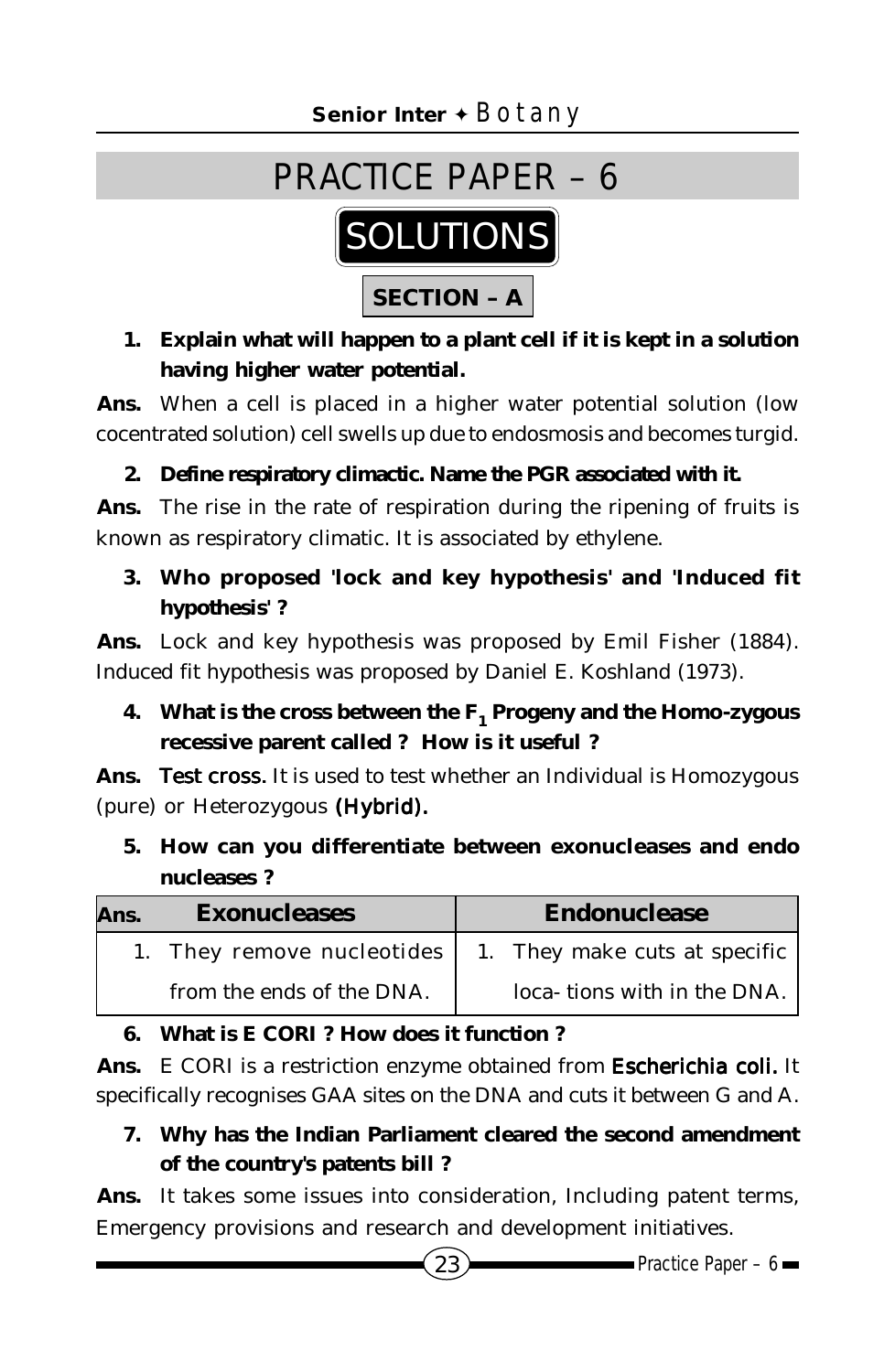## **8. Give one example for each of transgenic plants which are suitable for food processing and those with improved nutritional quality.**

**Ans.** 'Flavr Savr'- tomato, Golden Rice from Taipei is rich in vitamin A and prevent blindness.

### **9. What is protoplast fusion ?**

**Ans.** Fusion of protoplasts isolated from two different plants which was enhanced by Poly Ethylene Glycol.

## **10. Name a microbe used for statin production. How do statins lower blood cholesterol level ?**

**Ans.** Monascus purpureus statins act by compectitively inhibiting the enzyme responsible for the synthesis of cholesterol.

## **SECTION – B**

#### **11. List out the beneficial aspects of transgenic plants.**

**Ans.** Plants with desirable characterd createss through gene transfer methods are called Transgenic plants. Beneficial aspects are :

a) Transgenic crop plants are efficient because they have many beneficial traits like virus resistance, insect resistance and herbicide resistance.

- $\rightarrow$  Papaya in resistant to papaya ring root virus.
- $\rightarrow$  Bt. cotton is resistant to insect.
- $\rightarrow$  Transgenic tomato plants are resistant to bacterial pathogen pseudomonas.
- $\rightarrow$  Transgenic potato plant are resistance of fungus phytophthora.

b) Transgenic plants which are suitable for food processing are produced with improved nutritional quality.

- **E.g. :** i) Transgenic tomato 'Flavr Savr' are bruise resistant i.e., suitable for storage and transport due to delayed ripening and offers longer shelf life.
	- ii) Transgenic Golden Rice 'Taipei' is rich in vitamin A and prevents blindness.
	- c) Transgenic plants are used for hybrid seed production.

 $24$  Practice Paper – 6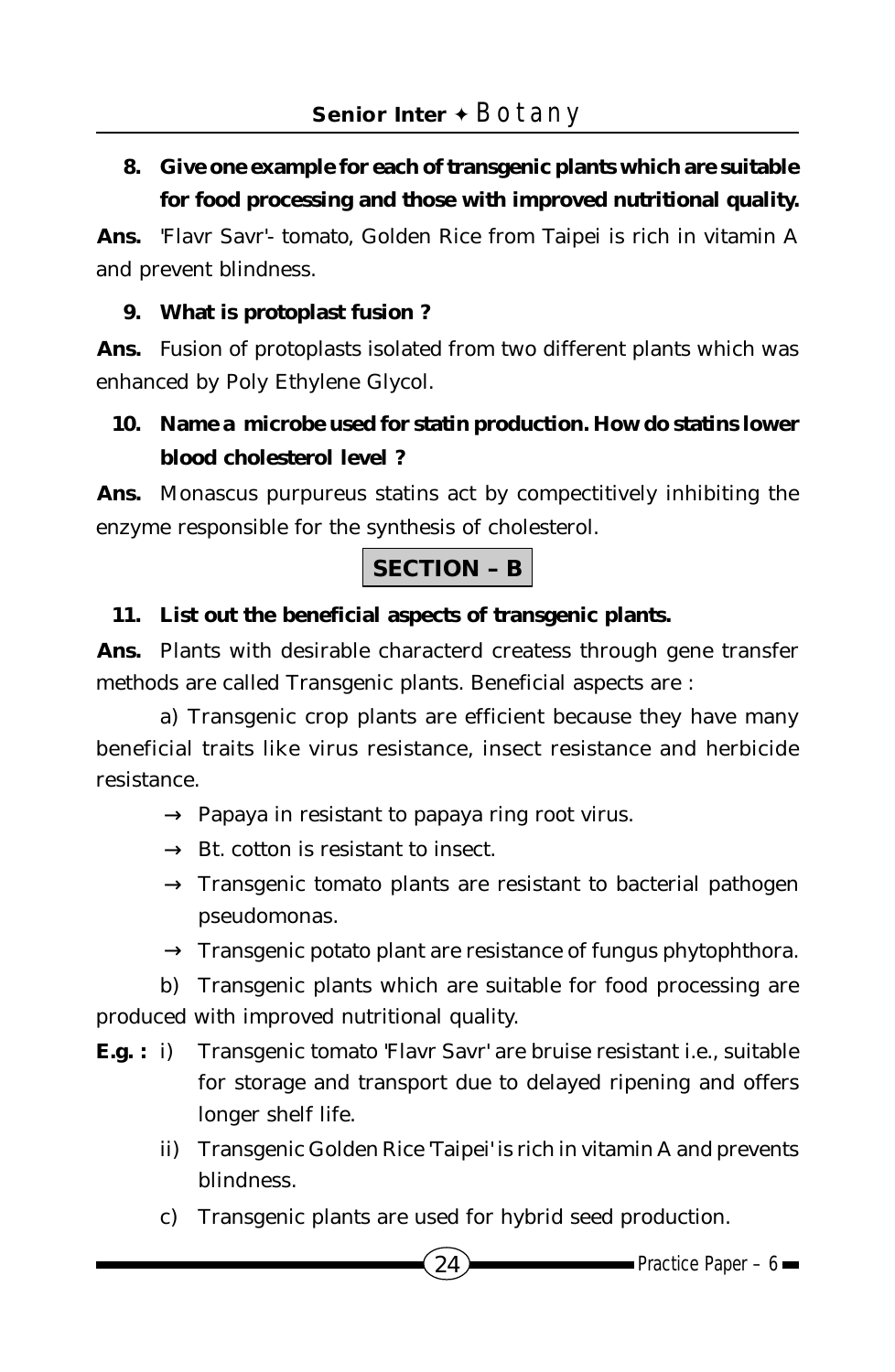**E.g. :** Male sterile plants of Brassica napus are produced. This will eliminate the problem of manual emasculation and reduce the cost of hybrid seed production.

- d) Transgenic plants have been shown to express the genes of insulin, Interferon, human growth, hormones, Antibiotics, Antibodies etc.
- e) Transgenic plants are used as bio-reactions for obtaining commercially useful produces, specilized medicines and Antibodies on large scale is called molecular farming.
- f) Transgenic plants tolerant to Abiotic stresses caused by chemicals, cold, drought, salt, heat etc.
	- (i) Basmati variety of rice was made resistant against biotic and abiotic stresses.
	- (ii) Round up ready soyabean is herbicide tolerant.

## **12. Write short notes on restriction enzymes.**

**Ans.** Two enzymes responsible for restricting the growth of Bacteriophage in *Escherichia coli* were isolated in the year 1963. One of these added methyl groups of DNA and the other cut DNA. The latter was called *restriction endonuclease.* The first restriction endonuclease - Hind II which cut DNA molecules at a particular point by recognising a specific sequence of six base pairs, called recognition sequence for *Hind II. Hind II.* Today, more than 900 restriction enzymes were isolated from over 200 strains of Bacteria, each of which recognises a different recognition sequence.

E CORI is a restriction enzyme in which, the first letter comes from the Genus *(Escherichia)*, and the second two letters from the species of the Prokaryotic cell *[coli]*, the letter 'R' is derived from the name of strain. Roman number indicate the order in which the enzymes were isolated from that strain of Bacteria. Restriction enzymes belong to a larger class of enzymes called *nucleases.* They are of two types.

- a) Endonucleases which make cuts at specific location with in the DNA.
- b) Exonucleases which remove nucleotides from the ends of the DNA.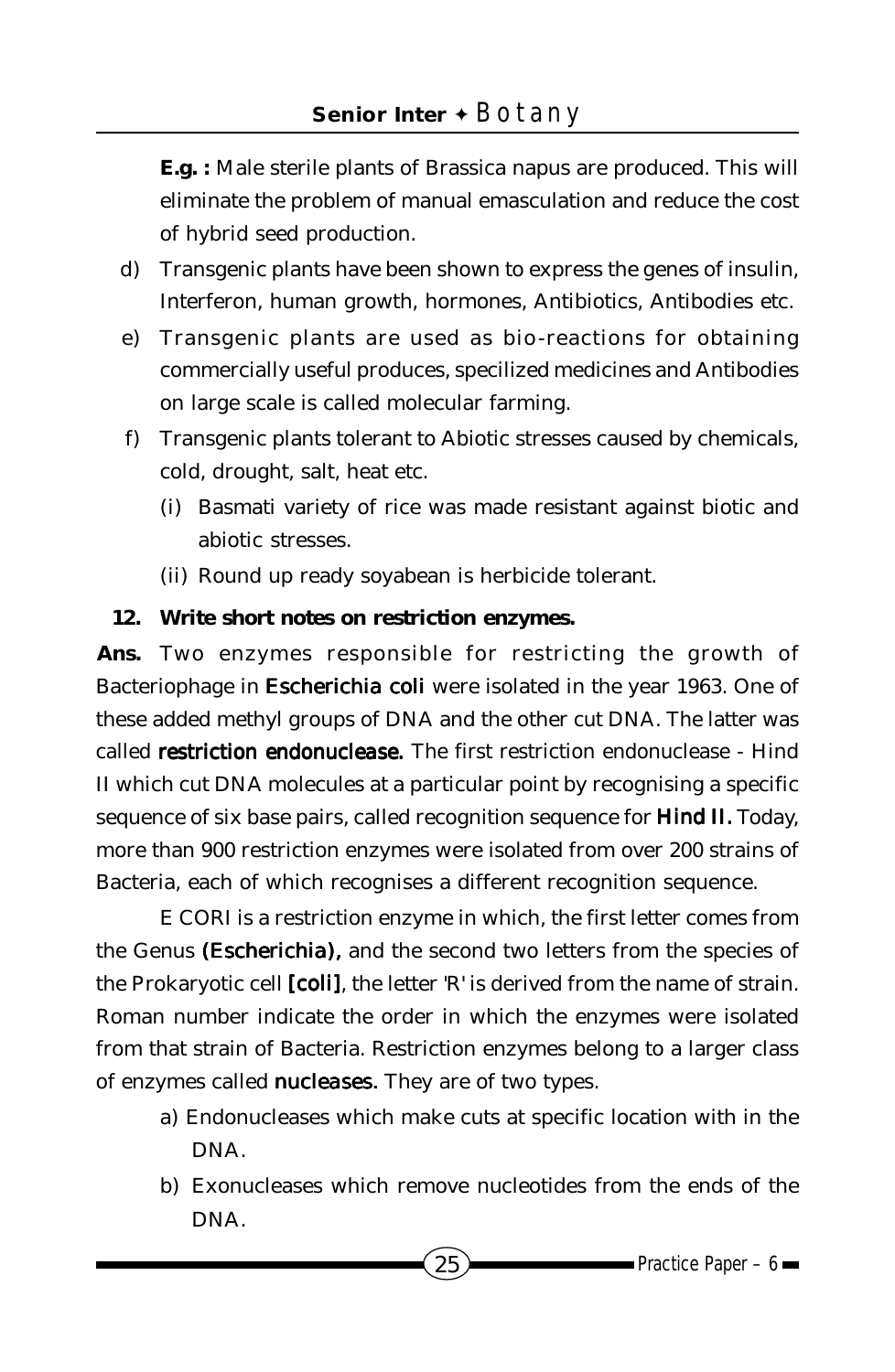**13. A plant with red flowers was crossed with one having yellow** flowers. If F<sub>1</sub> showed all flowers in orange colour. Explain the **inheritance.**

**Ans.** RR × rr

 ↓ ↓ R r Rr R r R RR Rr r Rr rr

 $I = RR$  (Red) 2 Rr = Orange  $1 = rr$  yellow.

It is called incomplete dominance.

#### **14. Explain the conjugation in bacteria.**

**Ans.** Transfer of Genetic material between two live Bacteria is called conjugation. It was first observed in 1946 by Lederberg and Tatum in Escherichia coli.

In E.Coli, a small circular DNA stand occurs in the cytoplasm in addition to nucleoid called on F plasmid. The cell with F plasmid is called  $F^+$  cell and without F plasmid is called  $F^-$  cell. The  $F^+$  cell or donar cell produces the sex pilus that makes contact with the recipient cell or F<sup>-</sup> cell. During conjugation,  $F^+$ , and  $F^-$  cells bind with each other with the help of sex pilus forms a bridge between them. The F plasmid seplicat and the replicated DNA paeses through bridge to the F cell. The F cell becomes  $F^+$  cell as it receive the F plasmid. After conjugation, the two cells seperate from each other.

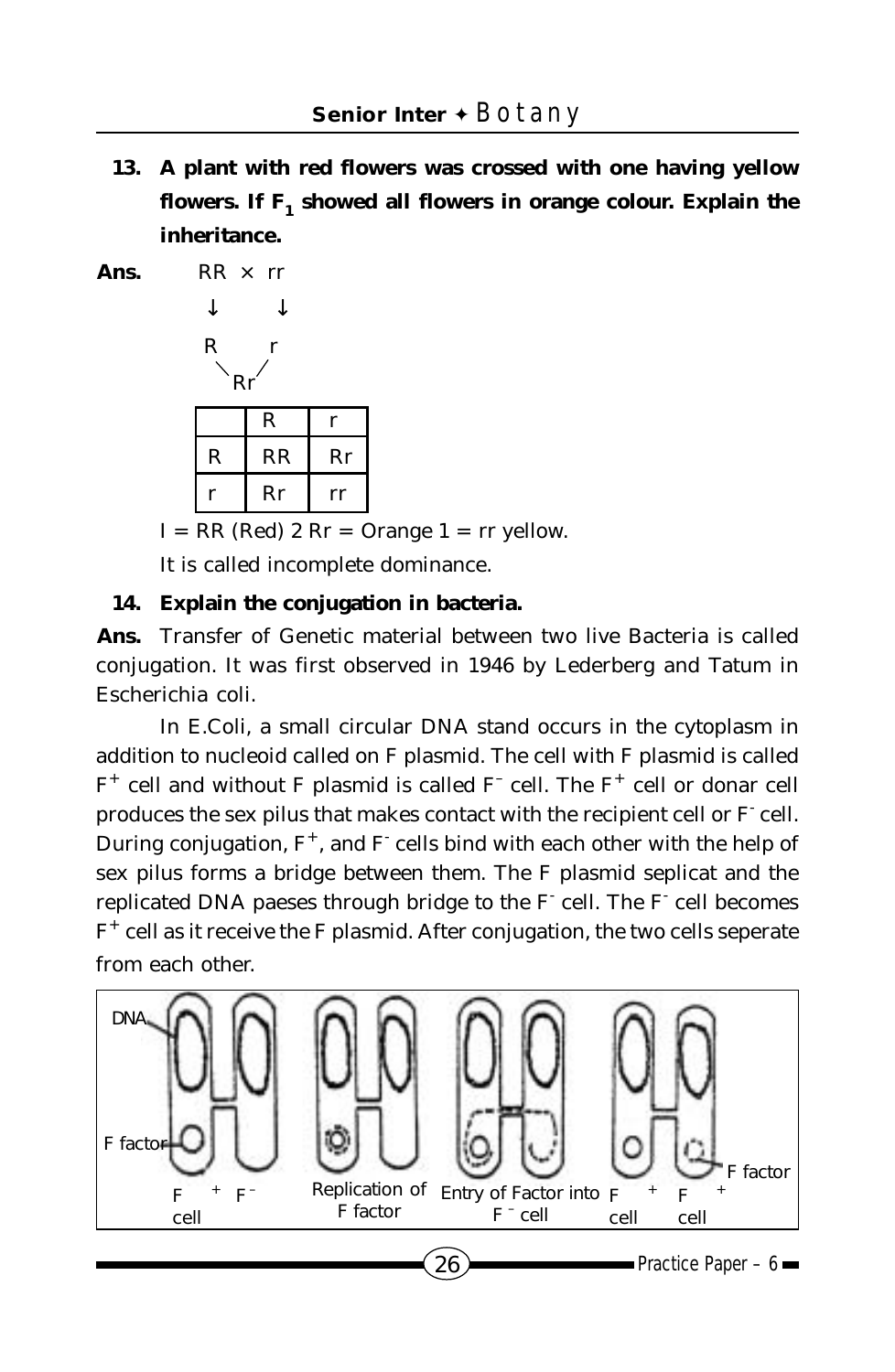## **15. Why is the respiratory pathway referred to as amphibolic pathway ? Explain.**

**Ans.** Respiration involves the breakdown of substrates so traditionally called catabolic process and the respiratory pathway as a catabolic pathway. In respiration, different substrates enter into respiratory pathway at different points. If fatty acids were respired, they would be degraded to acetyl CoA and enter the pathway. Glycerol would enter the pathway after converted to PGAL. The proteins and the aminoacids would enter the pathway at pyruvate.

Fatty acids would be brokendown to acetyl CoA before entering into respiratory pathway. But when the organism needs to synthesis fatty acids, Acetyl CoA would be withdrawn from the respiratory pathway for it. Hence the respiratory pathway comes into the picture both during the breakdown and the synthesis of fatty acids. In this issue, respiratory pathway is involved in both anabolism and catabolism, it would be better to consider it as amphibolic pathway rather than as a catabolic one.

#### **16. Write briefly about enzyme inhibitors.**

**Ans.** The chemical that can shut off enzyme activity are called inhibitors. They are of 3 types.

**1) Competitive inhibitors :** Substance which closely resembles the substrate molecules and inhibits the activity of the enzymes are called competitive inhibitors.

**Eg :** Inhibition of succinic dehydrogenase by malonate which closely resembles the substrate succinate.

**Non-competitive inhibitors :** The inhibitor which have no structural similarity with the substrate and bind to an enzyme at locations other than the active site, so that the globular structure of the enzyme is changed are called non-competitive inhibitors. **Eg :** Metal ions of Copper, Mercury.

**3) Feedback inhibitors :** The end product of a chain of enzyme catalysed reactions inhibit the enzyme of the first reaction as a part of homoeostatic control of metabolism are called feed back inhibitors.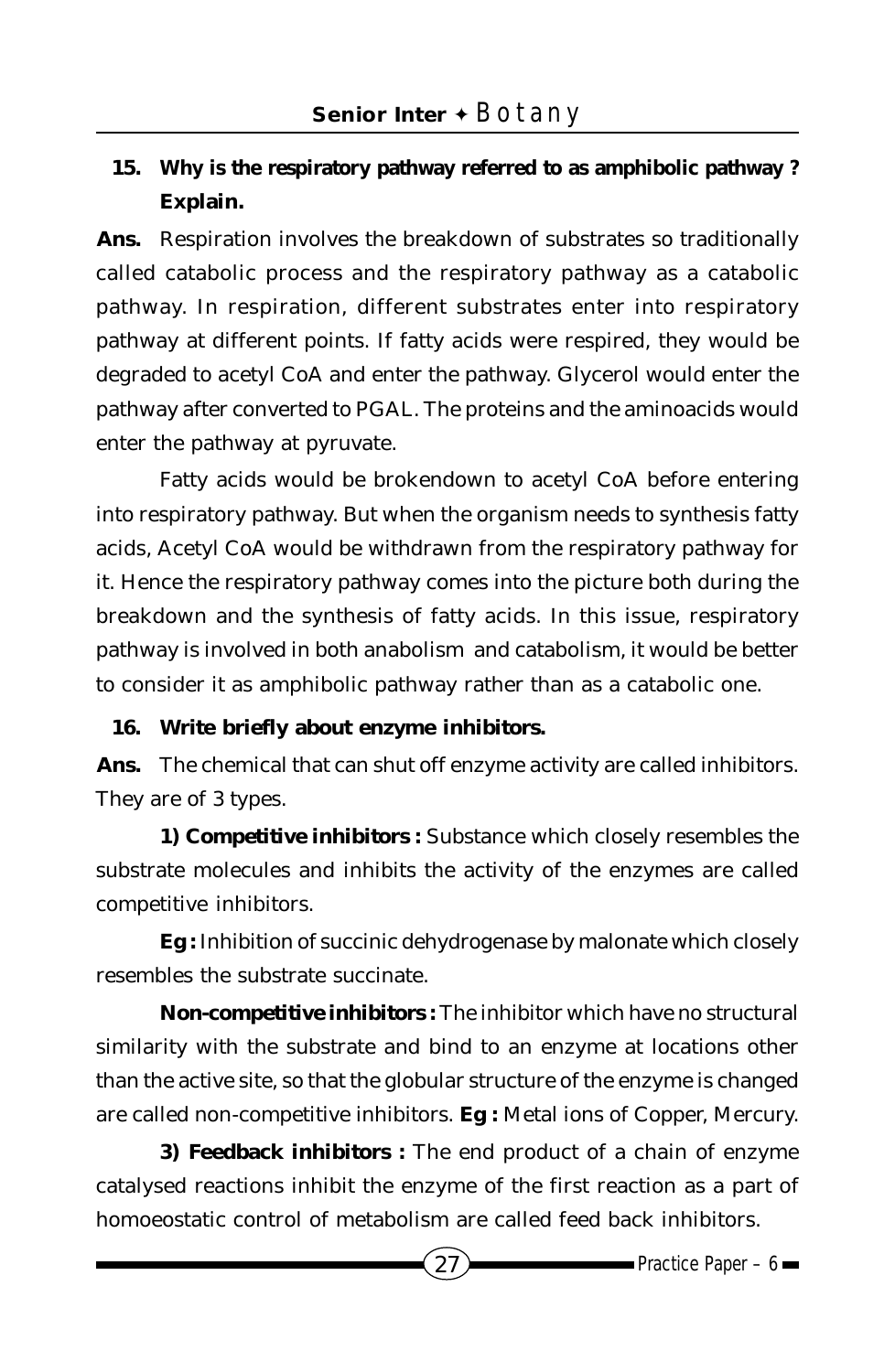**Eg :** During respiration (Glycolysis) accumalation of Glucose-6 Phosphate occurs, it inhibits the *Hexokinase*.

# **17. What will happen if a healthy plant is supplied with excess essential elements ? Explain.**

**Ans.** Any material ion concentration in tissues that reduces the dry weight of tissues by about 10 percent is considered toxic. Many a time, excess of an element may inhibit the uptake of another element. For example the *Mn toxicity* is the appearence of brown spots surrounded by chlorotic veins. Mn in excess, competes with iron and Mg for uptake and with Magnesium for binding with enzymes. Manganese also inhibits calcium translocation in the shoot apex. Therefore excess of manganese may infact, induce deficiencies of iron, magnesium and calcium.

#### **18. Transpiration and photosynthesis - a compromise. Explain.**

**Ans.** Transpiration has more than one purpose; it

- 1) Creates transpiration pull for absorption and transportation in plants.
- 2) Supplies water for photosynthesis.
- 3) Transports minerals from the soil to all parts of the plant.
- 4) Cools leaf surface.
- 5) Maintains the shape and structure of the plants by keeping the cells turgid.

An actively photosynthesising plant has an insatiable need for water. Photosynthesis is limited by available water which can be swiftly depleted by transpiration.  $C_4$  photosynthetic system is one of the strategies for maximising the availability of  $\mathrm{CO}_2$  and minimizing water loss.  $\mathrm{C}_4$  plants are twice efficient than  $C_3$  plants in fixing carbon and also water loss.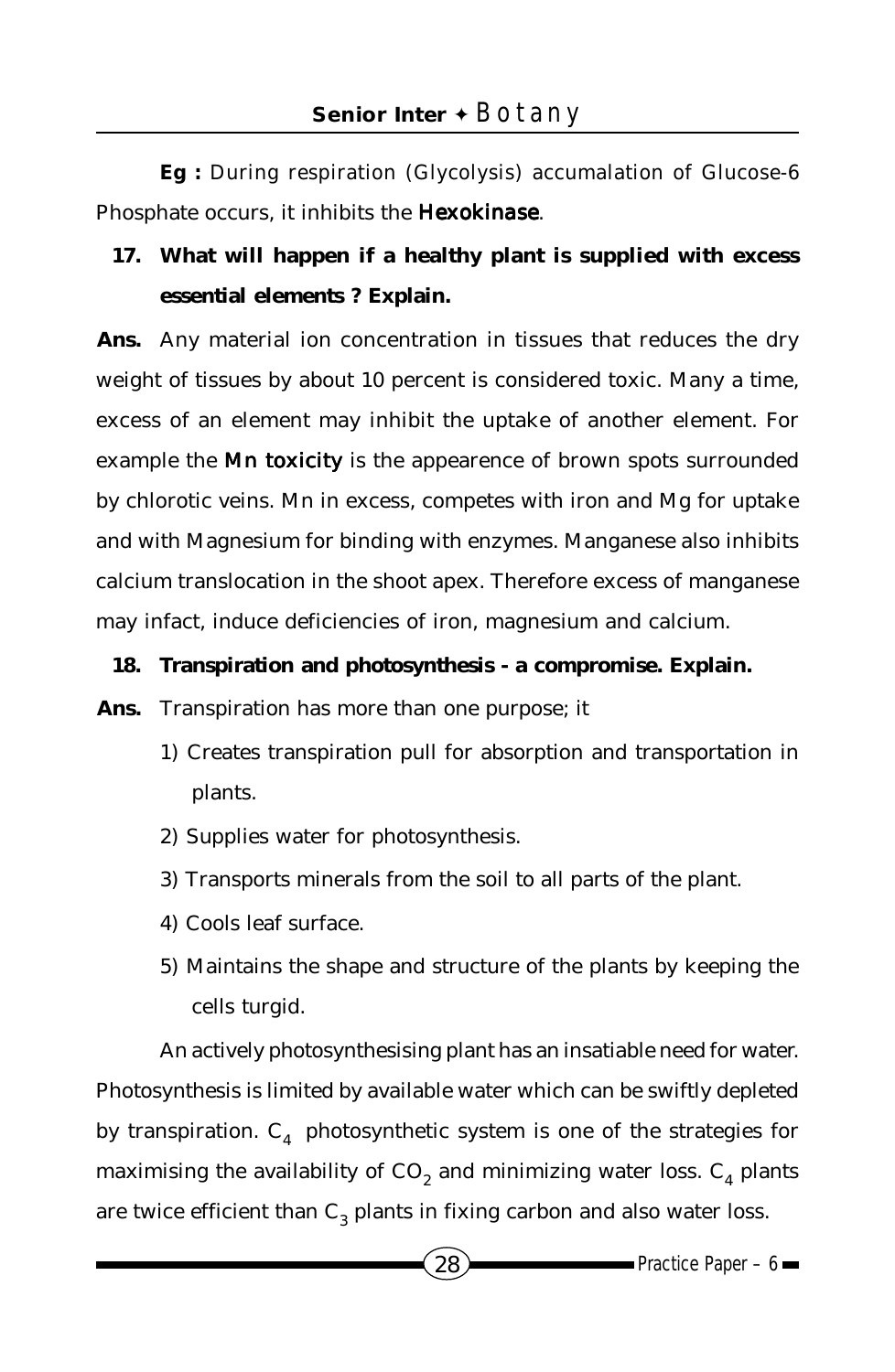# **SECTION – C**

## **19.** Under what conditions are  $C_4$  plants superior to  $C_3$ ?

#### **Ans.**

| <b>Conditions</b>                            | $C_4$ plants      | $C_3$ plants |
|----------------------------------------------|-------------------|--------------|
| 1) CO <sub>2</sub> fixation rate under light |                   |              |
| conditions                                   | High              | Low          |
| 2) Whether Photorespiration is               |                   |              |
| present at low light intensities             | Negligible        | High         |
| 3) Whether Photorespiration is               |                   |              |
| present at high light intensities            | Negligible        | High         |
| 4) Whether Photorespiration                  |                   |              |
| would be present at low CO <sub>2</sub>      |                   |              |
| concentration                                | Negligible        | High         |
| 5) Whether Photorespiration                  |                   |              |
| would be present at high CO <sub>2</sub>     |                   |              |
| concentration                                | Negligible        | High         |
| <b>Optimum Temperature</b><br>6)             | $30-40^{\circ}$ C | $20-25$ °C   |
| Primary acceptor of CO <sub>2</sub><br>7)    | <b>PEPA</b>       | <b>RUBP</b>  |
| Primary product<br>8)                        | OAA(4C)           | PGA(3C)      |
| Does the plant have<br>9)                    |                   |              |
| <b>RUBISCO?</b>                              | In bundle         | Yes          |
|                                              | sheath            |              |
|                                              | cells only        |              |
| 10) Does the plant have PEP case?            | <b>Yes</b>        | No           |

#### **20. Discuss the process of translation in detail.**

**Ans.** It is the process of polymerizing amino acid to form a polypeptide chain. The triplet sequence of base pairs in mRNA defines the order and sequence of amino acids in a polypeptide chain. This process involves 3 steps. a) Initiation b) Elongation c) Termination. During the initiation, tRNA gets charged when the aminoacid binds to using ATP. The start codon (AUG) present on mRNA is recognized only by the charged tRNA. The ribosome acts as an actual site for the process of translation and contains two separate sites in a large subunit for the attachment of subsequent aminoacid. The small subunit of ribosome binds to mRNA at the initiation codon (AUG) followed by the large

 $29$  Practice Paper – 6